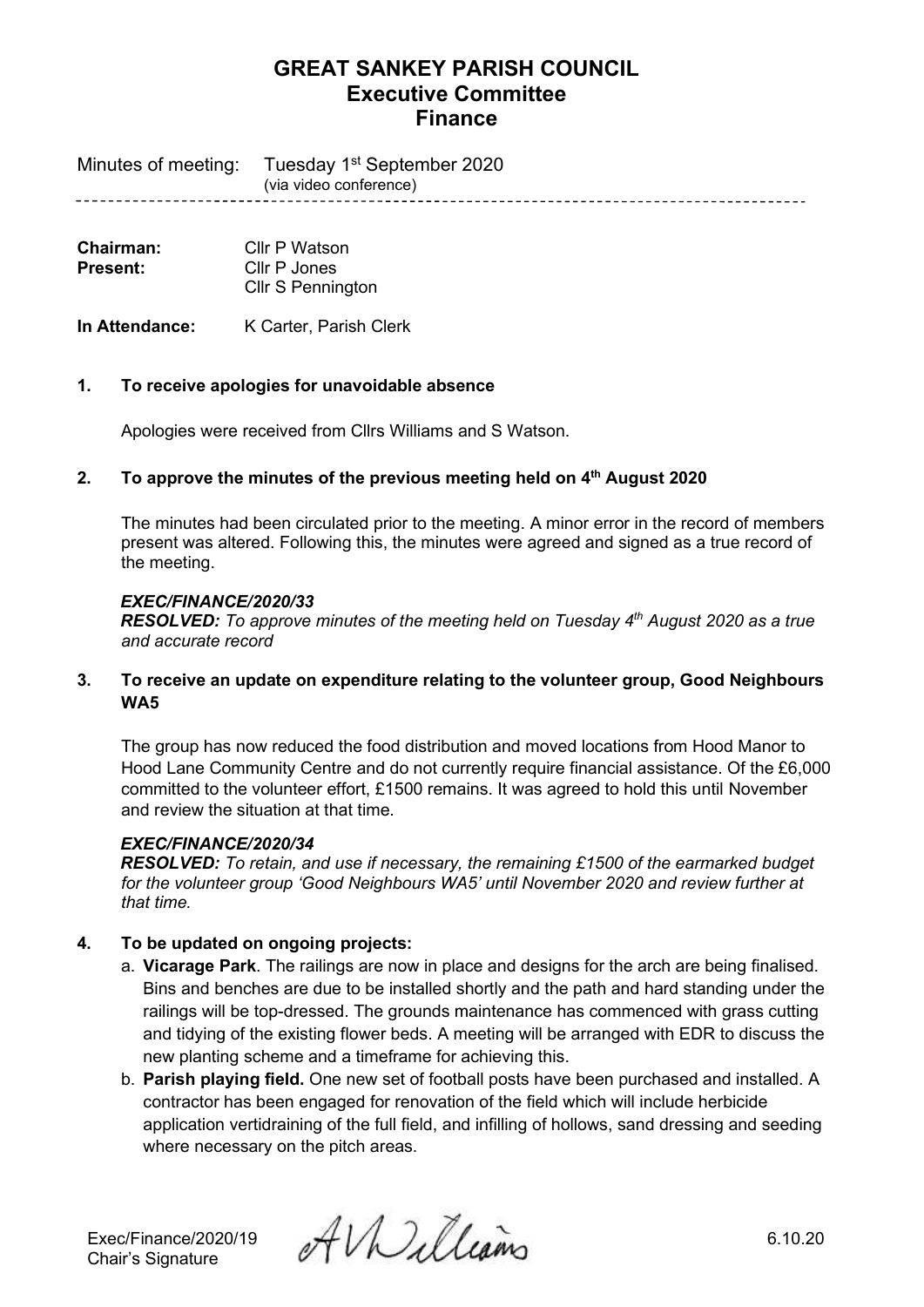Minutes of meeting: Tuesday 1<sup>st</sup> September 2020 (via video conference)

> c. **Facilities improvements.** Whittle Hall has now had new windows and fire doors installed and a repaint of the main hall. Various works should be considered for the future such as resurfacing the car park at Bewsey Barn, improving the rear garden at Tim Parry and renewing the kitchen at Whittle Hall.

------------------------------------

d. **Consultation** for the area around Sankey Station/St Mary's Church. This is open until September  $7<sup>th</sup>$ ; initial reports are encouraging that members of the public are responding to the consultation.

## **5. To scrutinise financial expenditure arising since the last meeting, including payments by Direct Debit.**

A list of payments to be made had been circulated prior to the meeting. All payments were approved. It was noted that there had been a delay on the delivery of the fire doors and installation had not happened. The quote had been accepted at a previous meeting and it was agreed that the invoice for this would not be paid immediately but would be paid as soon as the installation had been completed satisfactorily.

| <b>Presented By</b>        | <b>Description</b>                              | Amount, £ |
|----------------------------|-------------------------------------------------|-----------|
| M. Hussain                 | Covid response - Bread                          | 89.70     |
| J.Vernon                   | Covid response - Bread                          | 58.50     |
| M. Hussain                 | Covid response - Bread                          | 89.70     |
| <b>Amber Pension Trust</b> | Additional payment for Jul (underpaid in error) | 37.55     |
| <b>B&amp;B Hygiene Ltd</b> | <b>Cleaning supplies</b>                        | 120.00    |
| <b>RBS</b>                 | Booking Software annual licence                 | 236.40    |
| Cheshire Constabulary      | PCSO Q1 Charge                                  | 8320.00   |
| EDR Landscape              | Grounds Maintenance                             | 5561.41   |
| <b>B&amp;B Hygiene Ltd</b> | <b>Cleaning supplies</b>                        | 200.56    |
| K.Carter                   | Reimbursement - Nappy bins                      | 168.30    |
| K. Carter                  | Reimbursement - Bins                            | 50.98     |
| A.King                     | Covid response - food                           | 118.44    |
| Samrose                    | Windows - WH                                    | 5670.00   |
| Samrose                    | Firedoors – WH                                  | 3450.00   |
| FairFX cards               | Top-up of pre-paid cards                        | 763.99    |
| AJ Landscapes              | Grounds Maintenance                             | 1250.00   |
|                            | Total                                           | 26185.53  |

## *EXEC/FINANCE/2020/35*

*RESOLVED: To authorise all payments listed in Appendix 1 (under LGA 1976 s19 or LGA 1972 s101, 111, 112, 133, 142 or 137). Invoice for fire doors at Whittle Hall to be authorised at a later date once installation completed satisfactorily.*

Exec/Finance/2020/20  $\mathcal{AUU}$ <br>Chair's Signature 6.10.20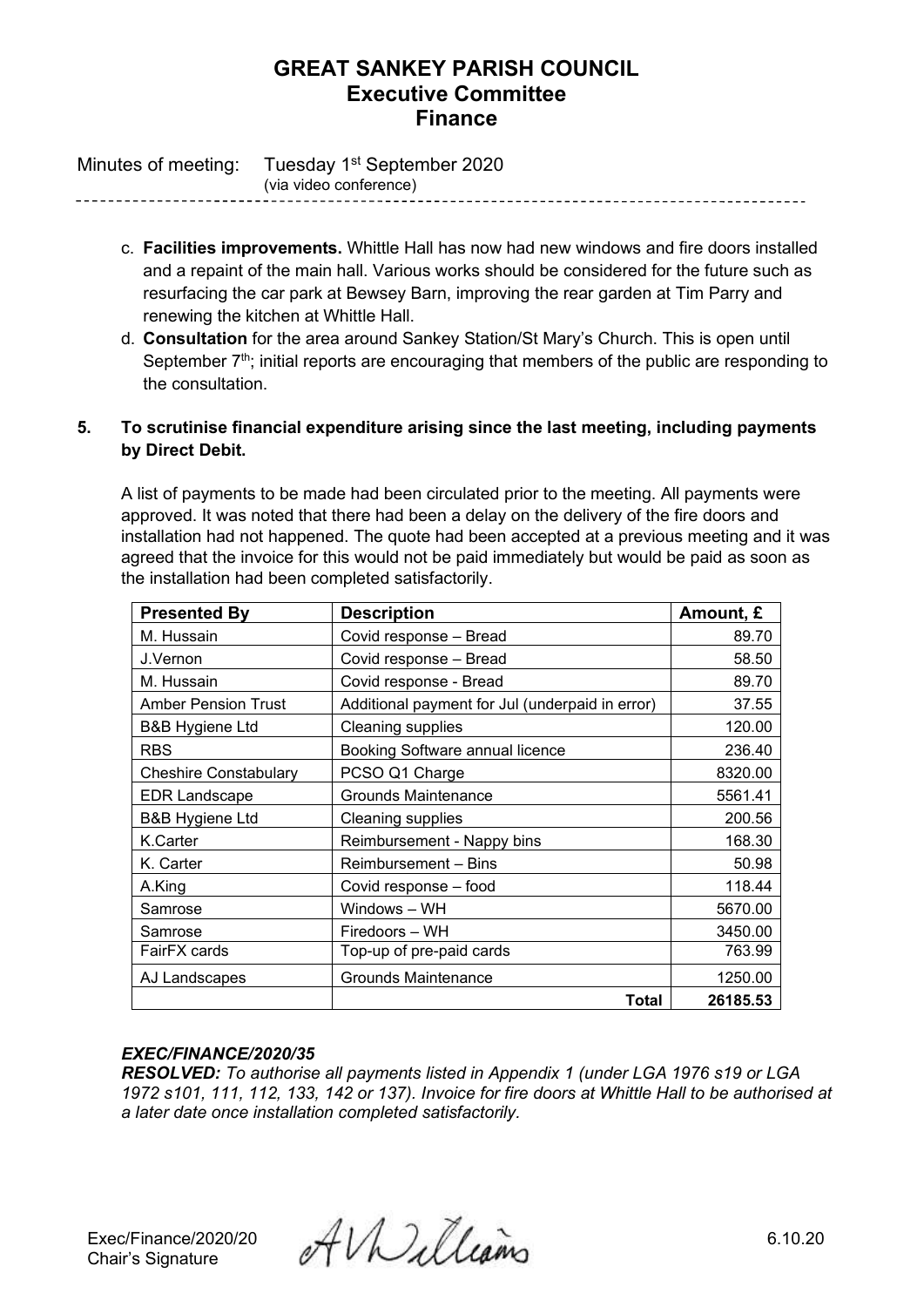Minutes of meeting: Tuesday 1<sup>st</sup> September 2020 (via video conference)

> The following direct debits on the Council's account during July were also checked and approved:

| <b>BT</b>         | 01/07/2020 | WIFI/Telephone                  | <b>HL</b>    | 89.76        |
|-------------------|------------|---------------------------------|--------------|--------------|
| <b>BT</b>         | 01/07/2020 | WIFI/Telephone                  | Office       | 120.93       |
| <b>Water Plus</b> | 01/07/2020 | Water charges                   | <b>HM</b>    | 38.52        |
| <b>Water Plus</b> | 01/07/2020 | Water charges                   | WH           | 40.20        |
| Water Plus        | 01/07/2020 | Water charges                   | <b>BB</b>    | 120.27       |
| <b>BT</b>         | 01/07/2020 | WIFI/Telephone                  | <b>TP</b>    | 96.36        |
| <b>BT</b>         | 01/07/2020 | WIFI/Telephone                  | <b>BB</b>    | 91.81        |
| KCOM Group plc    | 01/07/2020 | e-mail hosting/microsoft office | Office       | 45.59        |
| <b>BT</b>         | 07/07/2020 | WIFI/Telephone                  | <b>HM</b>    | 89.76        |
| <b>SWALEC</b>     | 13/07/2020 | Electricity                     | <b>HM</b>    | 50.46        |
| <b>SWALEC GAS</b> | 13/07/2020 | Gas                             | WH           | 61.08        |
| SWALEC GAS        | 23/07/2020 | Gas                             | HM           | 17.25        |
| <b>PWLB</b>       | 20/07/2020 | Loan repayment                  | Loan         | 11666.94     |
| SWALEC GAS        | 23/07/2020 | Gas                             | <b>HL</b>    | 3.99         |
| <b>BT</b>         | 30/07/2020 | WIFI/Telephone                  | <b>BB</b>    | 89.76        |
| <b>SWALEC</b>     | 30/07/2020 | Electricity                     | WH           | 102.08       |
| <b>SWALEC</b>     | 30/07/2020 | Electricity                     | <b>HL</b>    | 79.52        |
| Utility Warehouse | 30/07/2020 | Phone charges                   | Office       | 13.40        |
| <b>BT</b>         | 31/07/2020 | Phone charges                   | <b>HL</b>    | 89.76        |
| <b>BT</b>         | 31/07/2020 | Phone charges                   | Office       | 117.70       |
|                   |            |                                 | <b>Total</b> | 13025.1<br>4 |

#### **6. To consider any quotes received and authorise or make recommendations to full Council where appropriate.**

**Quote 1:** Solar panels. 3 quotes had been obtained to install solar panels on community centres. There was a full discussion, but it was accepted that councillors have little expertise on this subject and found the quotes difficult to compare. Since this would be a significant expenditure and a long-term investment, it was proposed that the parish council approach an energy consultant for advice on the quotes and/or alternative suggestions for the council. This was agreed subject to any costs involved to be approved further by the Finance Committee.

### *EXEC/FINANCE/2020/36*

*RESOLVED: To contact an energy consultant for advice on the installation of solar panels, subject to any costs being approved by the Finance Committee (LGA 1972 s111)*

**Quote 2:** Christmas tree. This was discussed in some detail, including the suggestion that the tree should be moved around the parish, or additional trees installed. The Parish Council has previously debated this topic and with very few available suitable locations and the central nature of Chapelford within Great Sankey, it had been agreed to continue with

Chair's Signature

Exec/Finance/2020/21  $\partial f$ *V* $\partial f$ leams 6.10.20